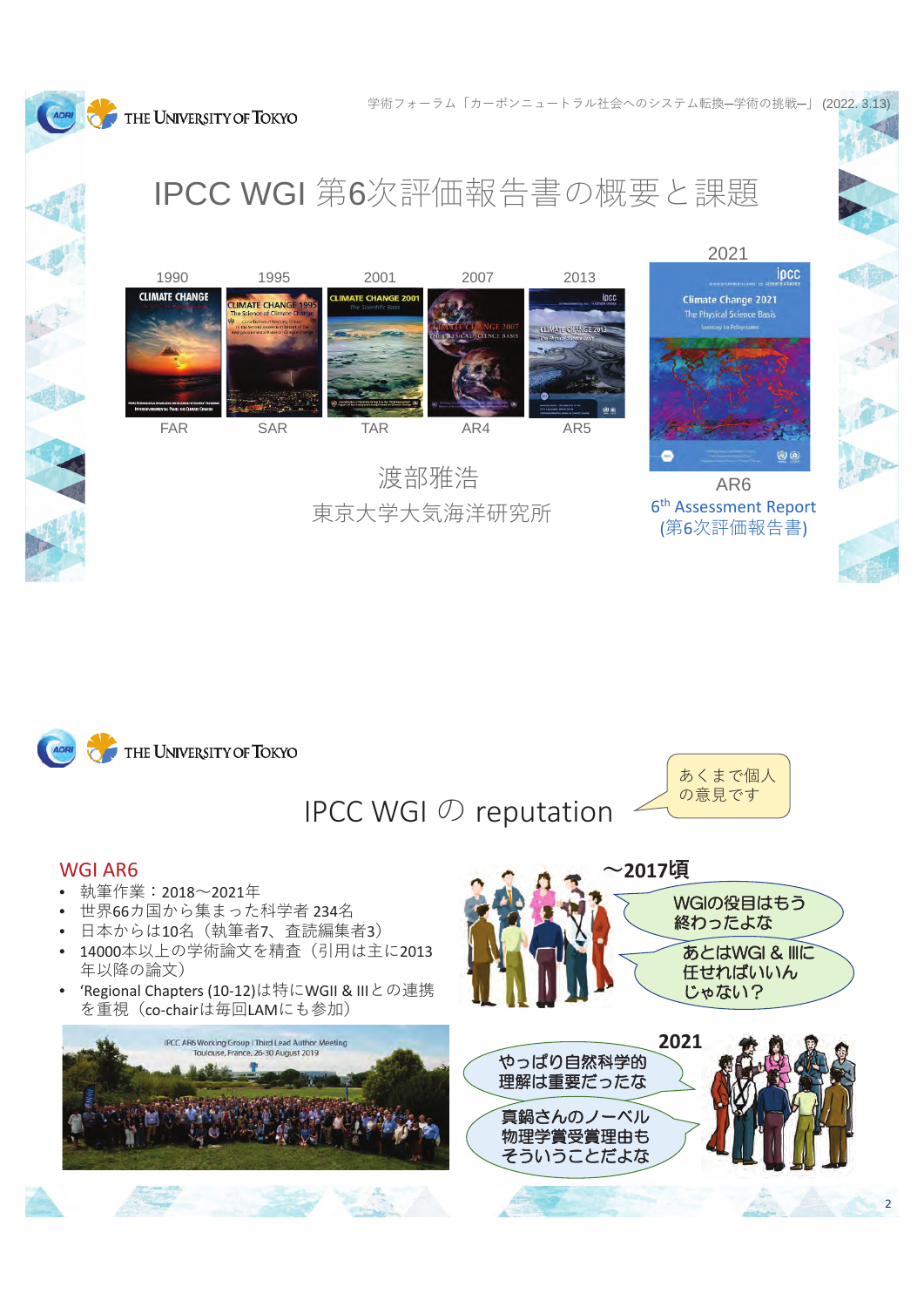



将来「予測」の排出シナリオ

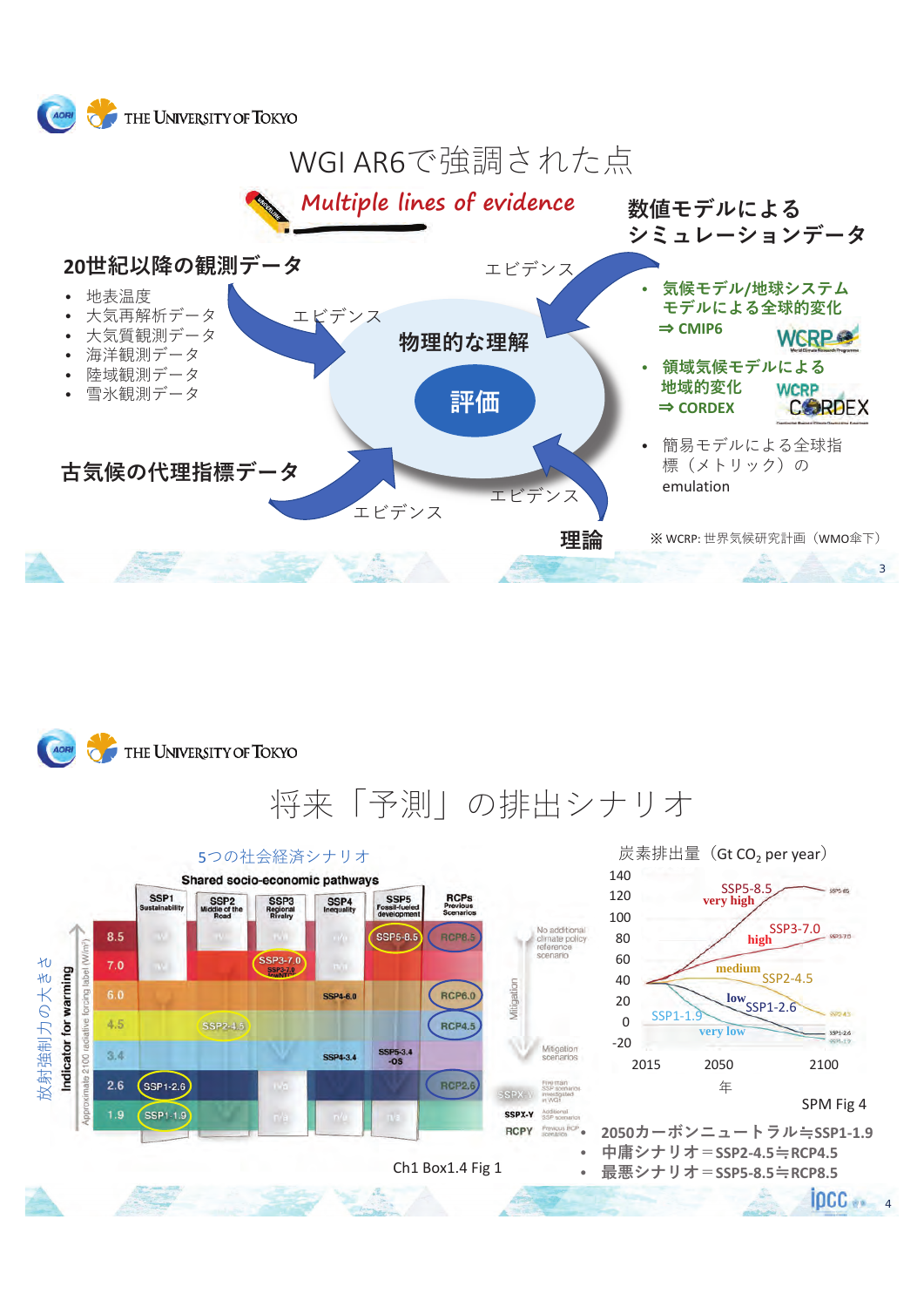**AORI** THE UNIVERSITY OF TOKYO

AR5以降なにが分かったかーSPMからー

### **Our Possible Climate Futures**

**Global warming of 1.5℃ and 2℃ will be exceeded during the 21st century unless deep reductions in CO2 and other greenhouse gas emissions occur in the coming decades.**

今後数十年の間に温室効果ガス排出削減を強力に進めない限り、今世紀末までに温暖化レベルは+1.5℃および **+2℃を越える。** 



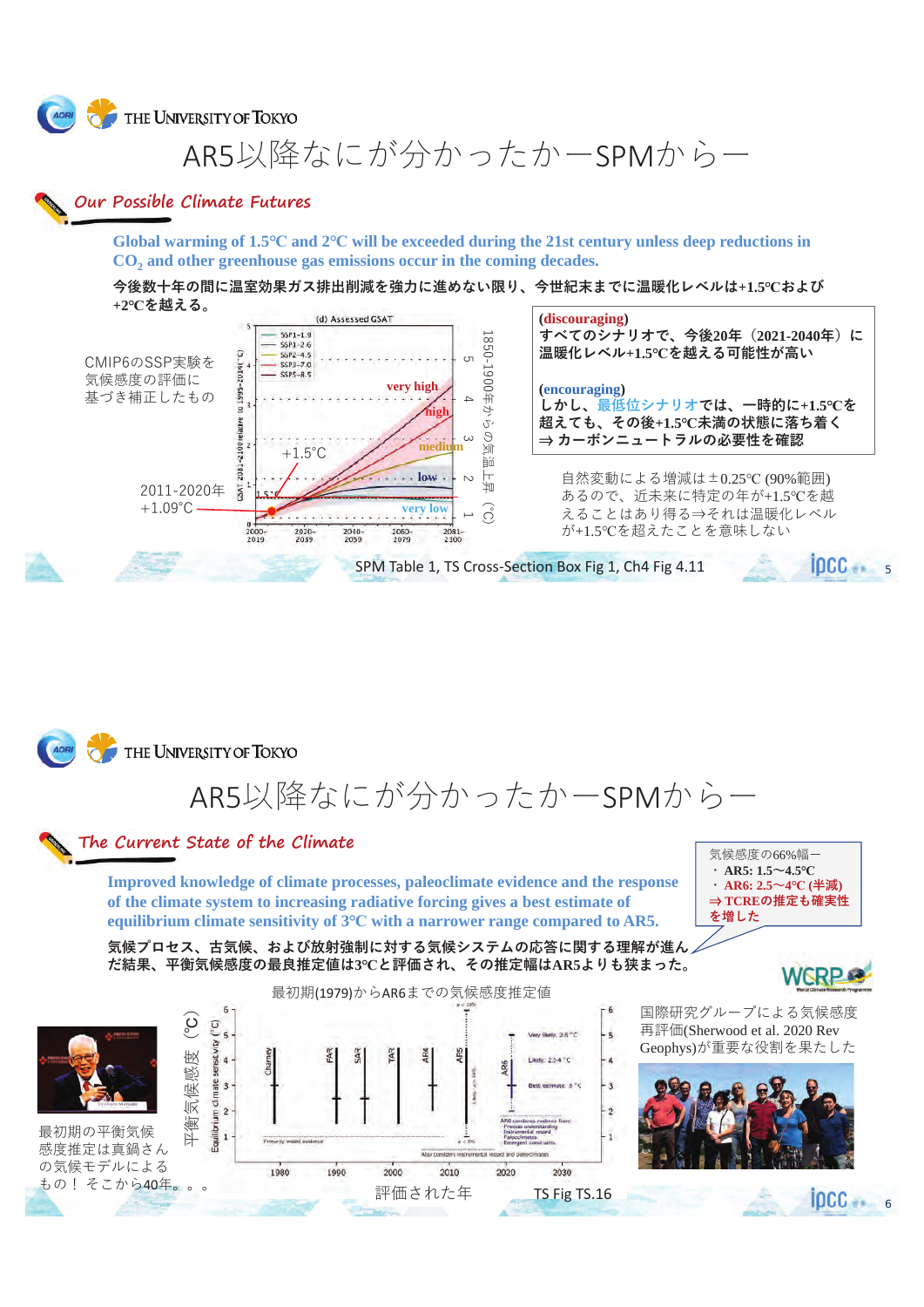**AORI** THE UNIVERSITY OF TOKYO

# AR5以降なにが分かったかーSPMからー

### Limiting Climate Change

Limiting human-induced global warming to a specific level requires limiting cumulative CO<sub>2</sub> emissions, reaching at least net zero CO<sub>2</sub> emissions, along with strong reductions in other greenhouse gas emissions.

自然科学的観点からは、人間活動が引き起こす温暖化をあるレベルでとどめるには、CO<sub>2</sub>以外の温室効果ガスの排出を強 力に減らすこととともに、CO,累積排出量を止めることーすなわち正味でCO,の排出をゼロにすることーが求められる。



|    |                 | 温暖化レベルごとに許容される<br>排出量 (シナリオによらない)<br>  剰余炭素予算(Gt CO <sub>2</sub> )<br>500** [300-900]<br>1350 [900-2300]<br>** SR1.5では580 Gt CO <sub>2</sub> |
|----|-----------------|----------------------------------------------------------------------------------------------------------------------------------------------|
|    | 温暖化<br>レベル      |                                                                                                                                              |
|    | $1.5^{\circ}$ C |                                                                                                                                              |
|    | $2^{\circ}C$    |                                                                                                                                              |
|    |                 |                                                                                                                                              |
| 10 |                 | າດ                                                                                                                                           |

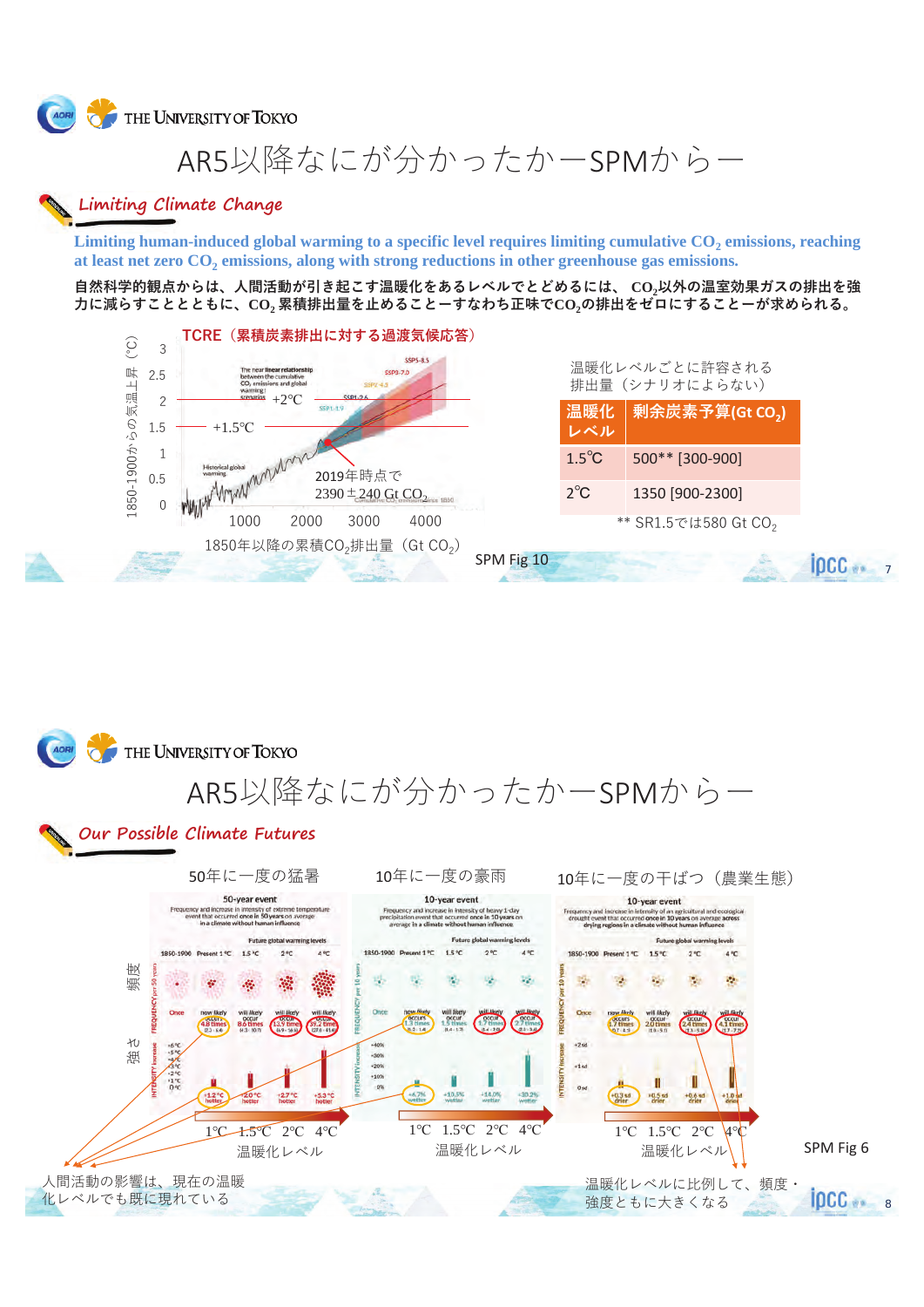

## IPCC WGI AR6 ーどこまできたか、何が課題かー

この30年で、気候変化をより理解したか? - YES!!

#### WGI AR6について

- 今回のレポートは、温暖化のサイエンスが成熟してきたことを示す成果
- 今の気候がどうなっており、将来どうなってゆくかを「温暖化レベル」で整理、異常気象に対する 人間活動の影響など確信度が高まった
- カーボンニュートラルに向けて科学的根拠(なぜそれを目指す必要があるか)を強化、COP26の グラスゴー合意を後押し

#### 課題

- AR6でも確信度が低かったティッピングエレメントなどの科学的理解
- 「温暖化レベル」をどこまで使ってよいか? GHG排出履歴や不可逆的プロセスに依存する可能性は?
- WG間でどこまで連携がとれ、整合的な評価が行えたのか?
- カーボンニュートラルの時間スケール(~30年)における「予測」の精度は十分か? 精度向上は不要?
- Climate change commitment (緩和の効果は~20年経って顕在化する)⇒ 社会はどう捉えるか?